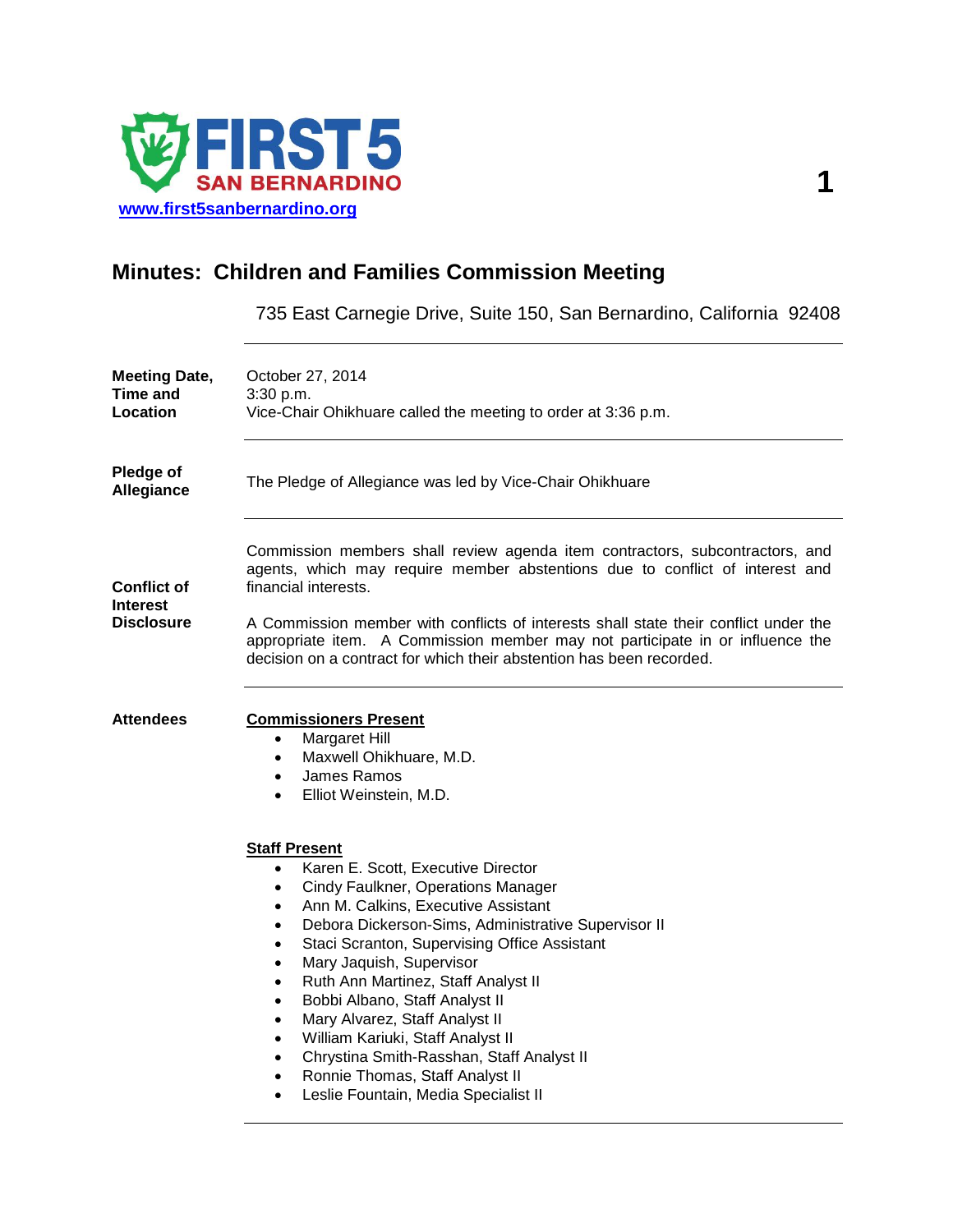**Report – Karen E. Scott Executive Director Thank You** To Commissioner Weinstein for joining me at the State Commission meeting on Thursday, October 23<sup>rd</sup>. Dr. Weinstein was very engaged and provided some great ideas to the State Department of Health Services and the First 5 CA State Commission.

#### **Save the Date**

First 5 **"***Commissioners Pre-Conference"* on February 10, 2015.

With participation from nearly every CA State Department addressing the needs of children and families First 5 CA is hosting a 2015 Child Health, Education and Care Summit in February. The pre-conference will run from 1:00 p.m. to 5:00 p.m. at the DoubleTree by Hilton in Sacramento.

The Pre-Conference will engage participants in a conversation about how, collectively and regionally, Commissioners might work across county borders to support the sustainability and spread of First 5 efforts. More details to follow.

#### **F5 Association and State Meetings**

Over two days in Burbank recently, First 5 Association and First 5 CA members had great discussions and sharing of strategies on things such as oral health funding, systems-building, options for increasing First 5 revenues, and measuring child poverty in California.

California, meaning the CA Department of Education through First 5 CA, has submitted an application for the **Federal** Preschool Expansion Grants, which would bring in \$140 Million (\$35M a year for four years) to support 3,700 new and improved preschool spaces. If approved the preschool expansion program would be administered through 11 subgrantees, one being San Bernardino County. Over the four year period, First 5 CA looks to receive \$850K for parent engagement and teacher training.

The Department of Health Care Services made an \$8 million Request for Funding to Support Dental Outreach to families with children aged 0 to 3 and/or with a child who has not seen a dentist in the past year. The proposed campaign included a mailer and other materials costing \$812K and would expect to generate \$16M in increased Denti-Cal usage.

Commissioners agreed that these services are important, however, encouraged the Department to look to other sources such as the Affordable Care Act outreach funds to accomplish this same goal.

This request was not included in the Governor's Budget. While these kinds of requests were at some level understandable in the years of state recession, now when their funds are increasing, the State should not be turning to First 5, whose funds are rapidly declining, for funding of these services. It should also be noted that most First 5's Commissions, including First 5 San Bernardino, already support children's oral health care in many ways to reduce access and financial barriers such as providing parent education, increasing dental providers through education and training, covering co-pays, funding procedures not covered by Denti-Cal such as behavior management/anesthesiology for children and otherwise ensuring optimal development support.

The Commissioners declined to make a motion on this item. As a result, funds will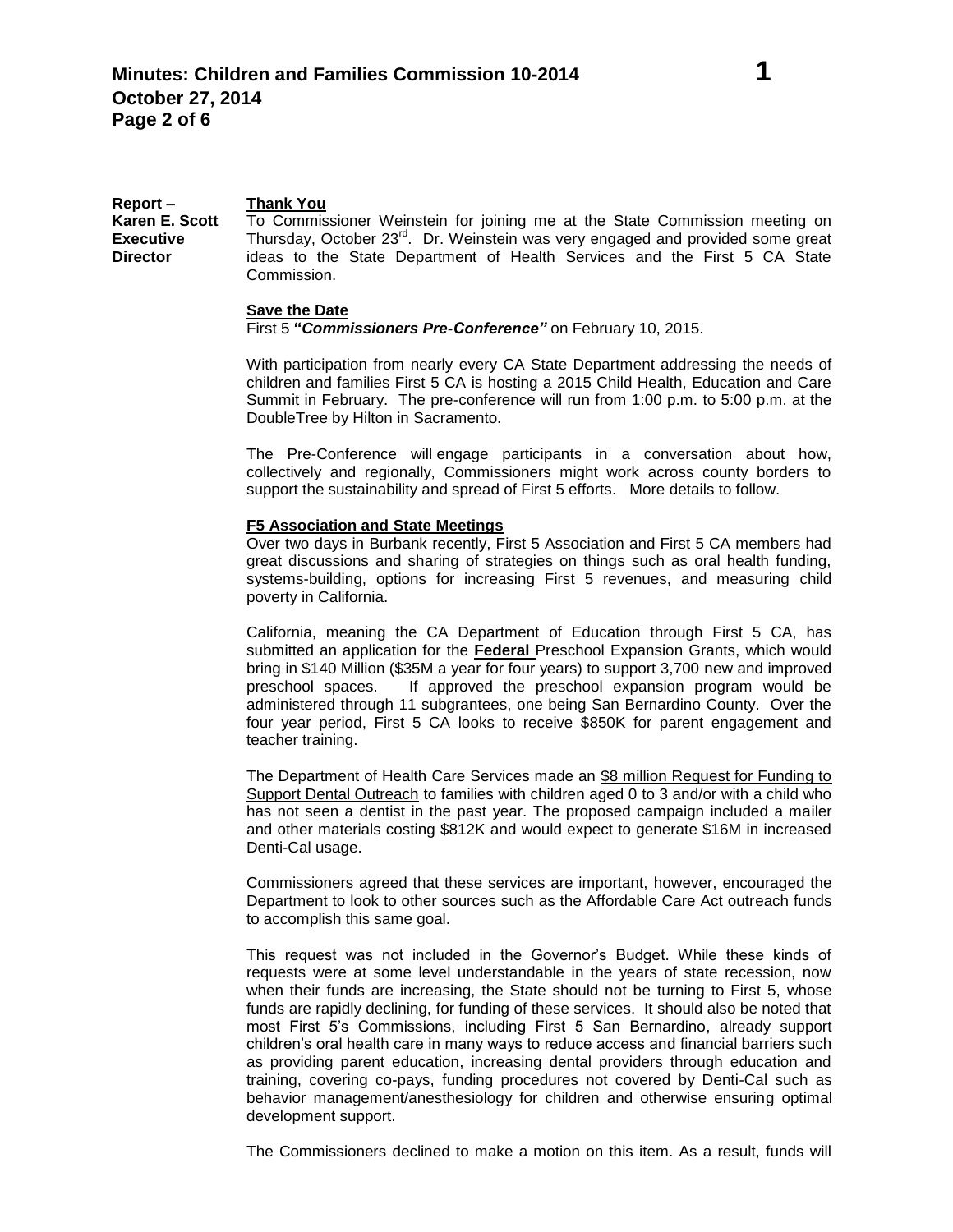not be made available for this project.

The 600% increase in administrative costs over the last 10 years by the **BOE** continues to be of concern to both the State Commission and all local commissions. We have had these conversations for about 8 years. First 5 LA, the Children and Families Commission of Orange and the First 5 Association have given significant support to help with this evaluation. The State Commission approved a request in an amount not to exceed \$100,000 for a private, independent audit of the BOE. This audit would look at the allocations for Prop 10 dollars for collection and enforcement and the hours being utilized by the various classifications under the BOE.

A report was presented on possible additional revenue sources to augment the declines in Proposition 10 revenues.

- $\triangleright$  E-Cigarettes redefining the statutory definition of tobacco products to include products that contain nicotine.
- $\triangleright$  Marijuana including early childhood programs in any proposition to legalize marijuana
- $\triangleright$  Tobacco increasing the tobacco tax from 87 cents
- $\triangleright$  Specialized License Plates
- ▶ Voluntary Contributions on Income Tax Forms
- $\triangleright$  Requesting donations in F5CA advertisements
- $\triangleright$  Applying for Federal, State and Philanthropic Grants

Commissioners were most interested in the first 3 options, which are most likely to result in significant revenues. Staff was asked to come back in January with further research on the feasibility of these options and any information on the restrictions on either staff or Commissioners in engaging on these issues.

Please review the Executive Director's Report for some great photos and information on our Literacy Campaign events, including the "All Aboard the Reading Railroad" scheduled for Saturday, November 1st at the Highland Branch Library and the collaboration that came together to bring a truckload of 40,000 books to our children.

### **Changes to the Agenda** No changes to report.

**Consent** A motion was made by Commissioner Weinstein and seconded by Commissioner Ramos to approve the Consent Items. With Commissioners Egge and Haugan absent and without further comment or objection, motion carried by unanimous vote.

| Item No. | <b>CONSENT</b>                                                                                                          |
|----------|-------------------------------------------------------------------------------------------------------------------------|
|          | Approve minutes of September 10, 2014 Commission Meeting.<br>(Presenter: Ann M. Calkins, Executive Assistant, 252-4252) |
| 2        | Approve Commission Schedule for 2015<br>(Presenter: Ann M. Calkins, Executive Assistant, 252-4252)                      |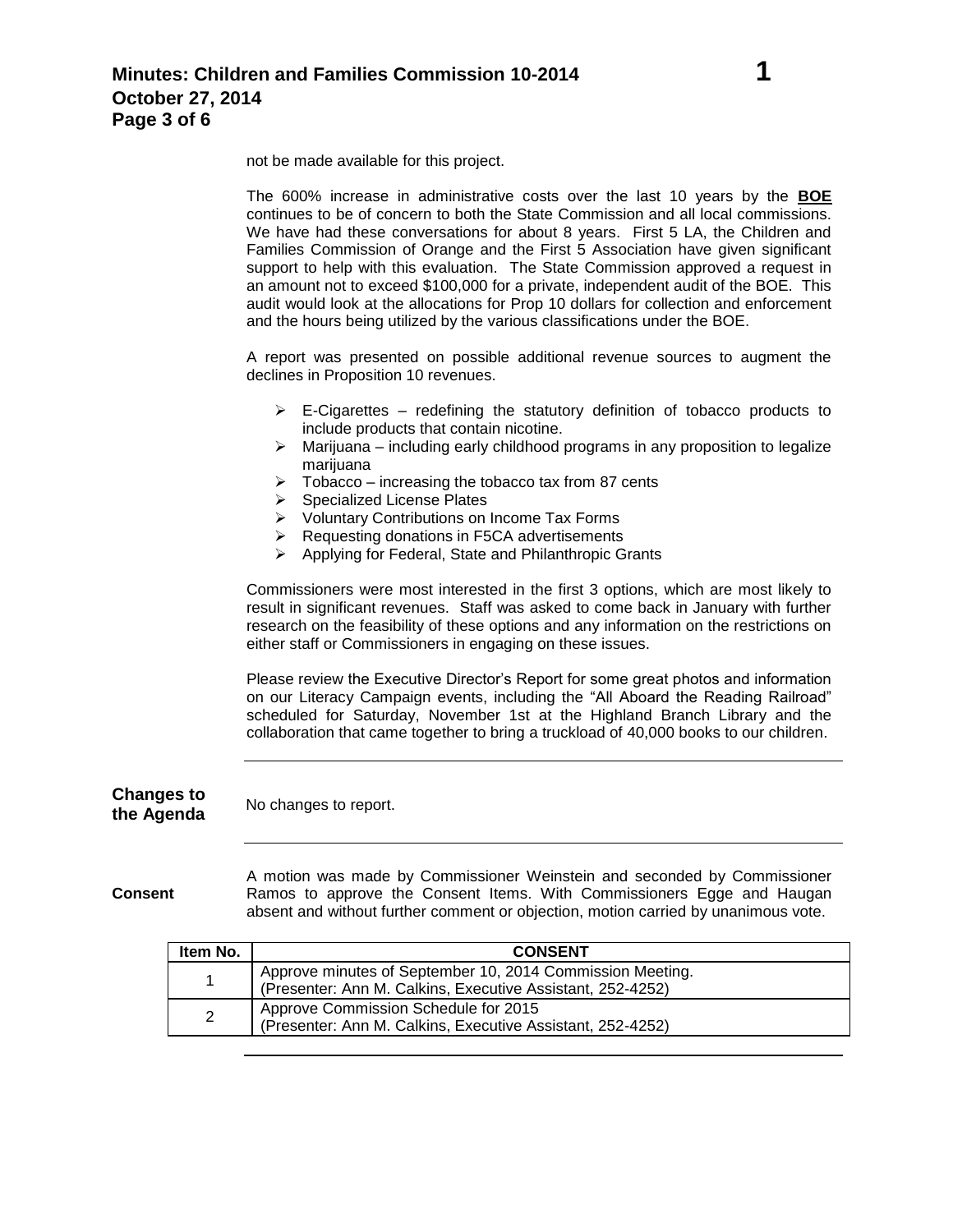| Item No. | <b>DISCUSSION</b>                                                                                                                                                                                                                                                                                                                                                                                                                                               |
|----------|-----------------------------------------------------------------------------------------------------------------------------------------------------------------------------------------------------------------------------------------------------------------------------------------------------------------------------------------------------------------------------------------------------------------------------------------------------------------|
| 3        | Conduct public hearing of the Children and Families Commission for San<br>Bernardino County Annual Report for Fiscal Year 2013-14.<br>(Presenter: Scott McGrath, Supervisor, 252-4259)                                                                                                                                                                                                                                                                          |
|          | The Public Hearing was conducted. No public comments were presented on this<br>item.                                                                                                                                                                                                                                                                                                                                                                            |
| 4        | Conduct public hearing of the Children and Families Commission for San<br>Bernardino County Annual Audit for Fiscal Year 2013-14.<br>(Presenter: Debora Dickerson, Administrative Supervisor II, 252-4269)<br>The Public Hearing was conducted. No public comments were presented on this<br>item.                                                                                                                                                              |
| 5        | Approve Amendment A1 to Contract Number IC021 with Vavrinek, Trine, Day &<br>Co., LLP increasing the contract amount by \$20,900 for a total of \$104,500 for<br>Fiscal Year 2015-16 to conduct and prepare an annual audit and report of First 5<br>San Bernardino's financial statements.<br>(Presenter: Debora Dickerson, Administrative Supervisor II, 252-4269)<br><b>Discussion</b>                                                                       |
|          | None                                                                                                                                                                                                                                                                                                                                                                                                                                                            |
|          | <b>Public Comment</b><br>None                                                                                                                                                                                                                                                                                                                                                                                                                                   |
|          | A motion was made by Commissioner Hill and seconded by Commissioner<br>Ramos to approve Agenda Item 5. With Commissioners Egge and Haugan absent<br>and without further comment or objection, motion carried by unanimous vote.                                                                                                                                                                                                                                 |
| 6        | Approve Amendment A4 to Contract CE009 with the County of San Bernardino on<br>behalf of Children's Network extending and increasing the contract for 6 months for<br>\$164,194 for the latter half of FY 2014-2015 for a total contract amount not to<br>exceed \$1,680,338 to continue implementation of countywide educational<br>campaigns and community events addressing child abuse prevention.<br>(Presenter: Bobbi Albano, Staff Analyst II, 252-4266) |
|          | <b>Discussion</b><br>Vice-Chair Ohikhuare asked how long Children's Network has been associated<br>with First 5. Regina Coleman answered since First 5 San Bernardino's inception.                                                                                                                                                                                                                                                                              |
|          | Commissioner Hill commented that Children's Network does an outstanding job<br>planning their annual conference.                                                                                                                                                                                                                                                                                                                                                |
|          | <b>Public Comment</b><br>None                                                                                                                                                                                                                                                                                                                                                                                                                                   |
|          | A motion was made by Commissioner Ramos and seconded by Commissioner<br>Weinstein to approve Agenda Item 6. With Commissioners Egge and Haugan<br>absent and without further comment or objection, motion carried by unanimous<br>vote.                                                                                                                                                                                                                         |
| 7        | Approve Contract IC025 to Social Entrepreneurs, Inc. (SEI) for the period<br>beginning October 28, 2014 and ending June 30, 2017 to assist in the facilitation<br>and implementation of the First 5 San Bernardino Capacity Continuum Project in<br>the amount of \$749,999 for Fiscal Years 2014-2017.<br>(Presenter: Bobbi Albano, Staff Analyst II, 252-4266)                                                                                                |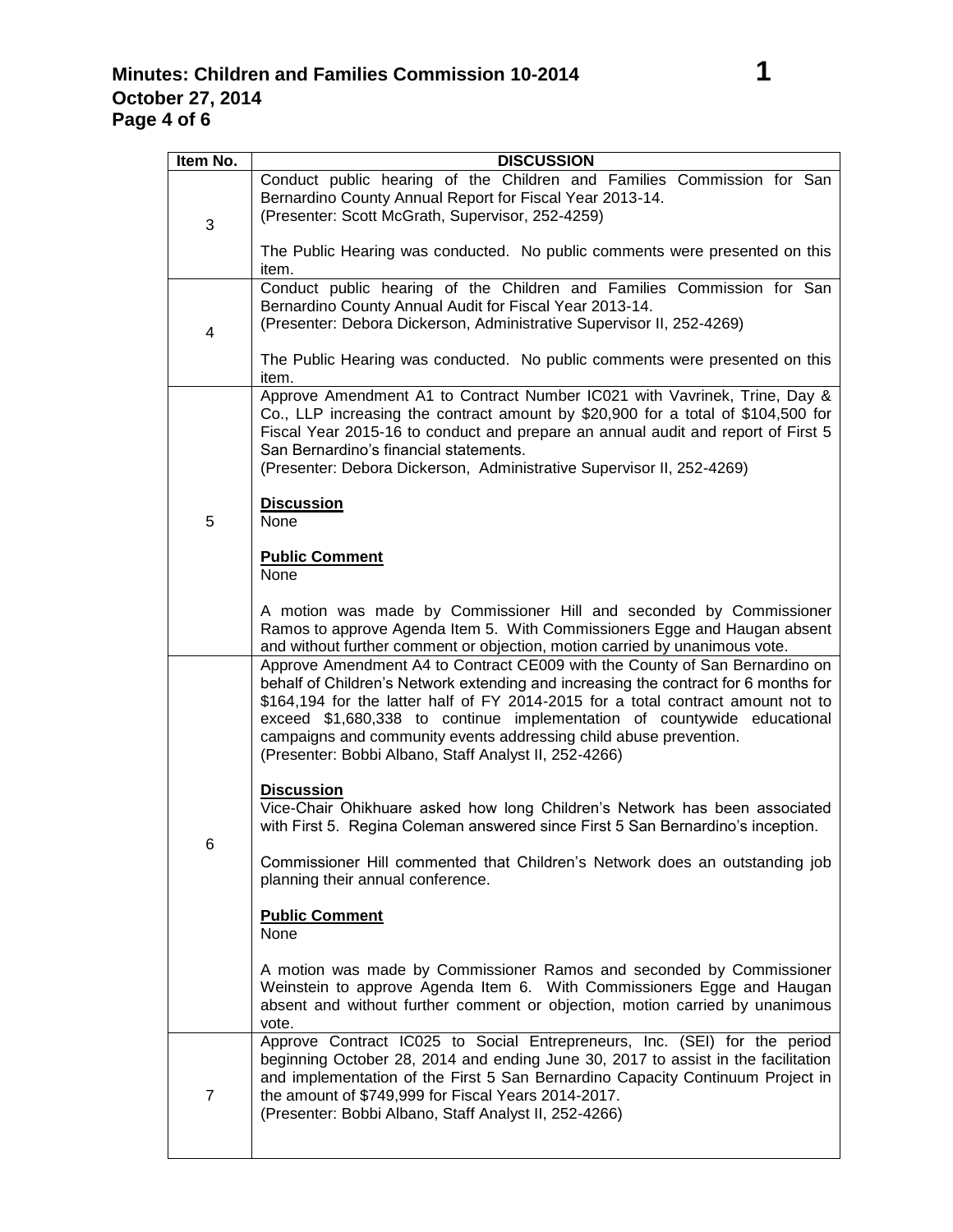| <b>Discussion</b><br>None                                                                                                                                                                                                       |
|---------------------------------------------------------------------------------------------------------------------------------------------------------------------------------------------------------------------------------|
| <b>Public Comment</b><br><b>None</b>                                                                                                                                                                                            |
| A motion was made by Commissioner Ramos and seconded by Commissioner Hill<br>to approve Agenda Item 7. With Commissioners Egge and Haugan absent and<br>without further comment or objection, motion carried by unanimous vote. |

## **Public Comment** None

|                                          | Commissioner Weinstein recently attended, along with Karen Scott, the First 5<br>State Meeting held in Burbank. Commissioner Weinstein noted that more people<br>attend our Commission meetings than the State meeting. He explained that the<br>First 5 State office is in charge of administering the 20 percent of the budget for the<br>entire State of California's First 5's as opposed to the 80 percent that goes to the<br>various county commissions.                                                                                                       |
|------------------------------------------|-----------------------------------------------------------------------------------------------------------------------------------------------------------------------------------------------------------------------------------------------------------------------------------------------------------------------------------------------------------------------------------------------------------------------------------------------------------------------------------------------------------------------------------------------------------------------|
|                                          | Commissioner Weinstein stated that the group discussed ways to increase funding<br>for First 5 since funds are slowly diminishing. In order to continue to do a lot of the<br>good things we have done the group discussed leveraging our money, and build<br>systems and alliances with different groups to make the money go further, as well<br>as seek out other sources of revenue. Suggested tax increases for cigarettes,<br>marijuana, and tobacco products were discussed. Commissioner Weinstein<br>mentioned that he would not rule out funds from grants. |
| <b>Commissioner</b><br><b>Roundtable</b> | Commissioner Weinstein also spoke with several other state and First 5<br>commission staff about forming collaboratives and contacts through the American<br>Academy of Pediatrics and other medical groups that have quite a bit in common<br>with projects the State is planning.                                                                                                                                                                                                                                                                                   |
|                                          | Karen Scott stated that about four years ago the southern regional commissioners<br>convened for a day. It was well received and talked about throughout the State<br>and there were many requests for another gathering. Ms. Scott stated she is<br>excited for the upcoming Pre-Commissioner Workshop to be held on February 10,<br>2015 in Sacramento where southern region commissioners will again convene<br>along with other State First 5 Commissioners, as well as state and county<br>policymakers, health advocates and early childhood educators.         |
|                                          | Vice-Chair Ohikhuare commended Karen Scott, her leadership and First 5's<br>collaboration to continue services and build capacity among agencies. Vice-Chair<br>Ohikhuare asked attendees to offer suggestions of what could be done differently<br>so we can help each other survive, collectively.                                                                                                                                                                                                                                                                  |
|                                          | Ms. Scott also stated that Prop 10 funding will continue to decrease and that<br>message is important to disseminate to the public, especially to our non-profits, so<br>they understand that we will need to figure out how to do more with less. We need<br>to figure out how to accomplish our goals and continue to see successful<br>outcomes through systems work and embracing collective impact.                                                                                                                                                              |